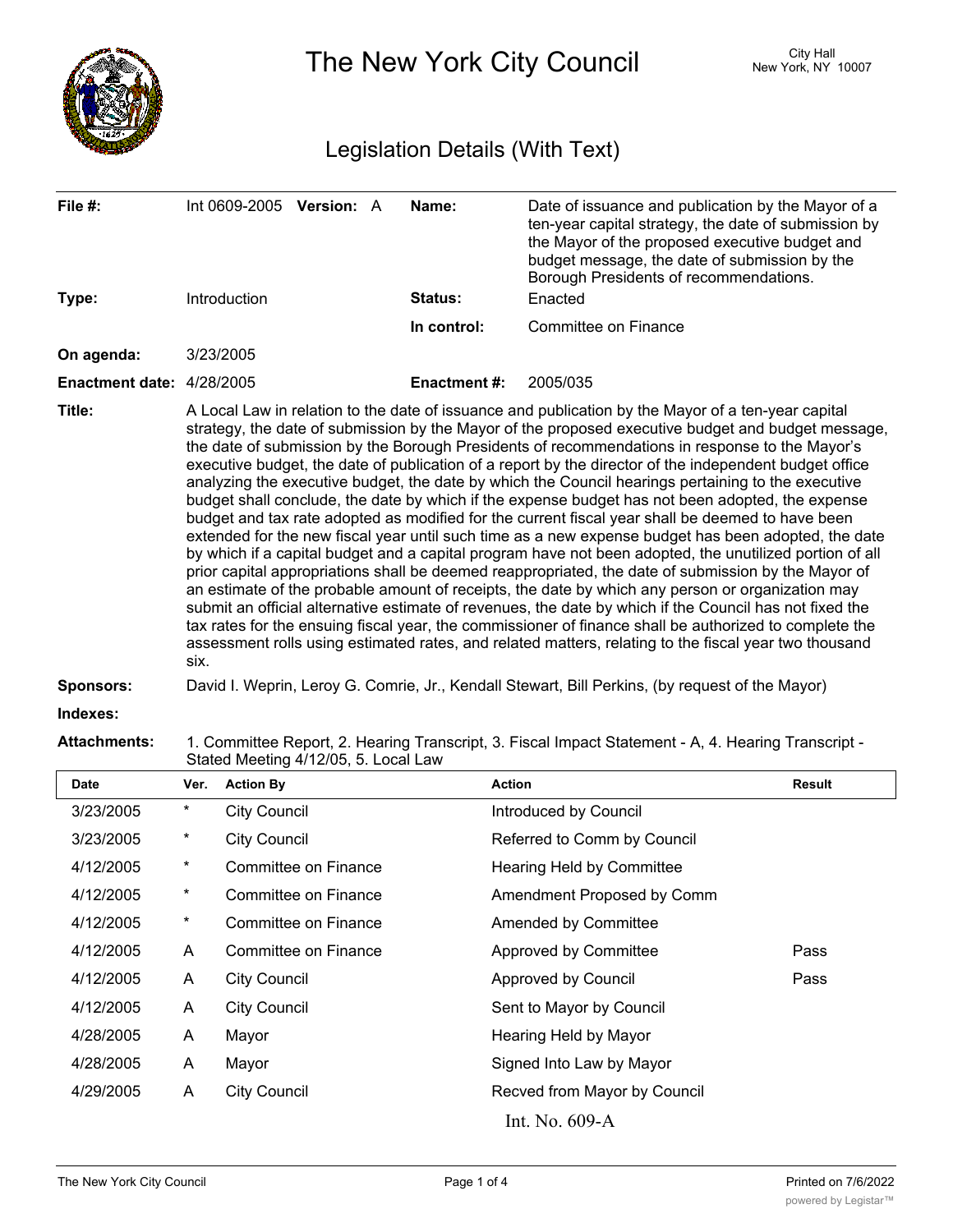## **File #:** Int 0609-2005, **Version:** A

By Council Members Weprin, Comrie, Stewart and Perkins (by request of the Mayor)

A Local Law in relation to the date of issuance and publication by the Mayor of a ten-year capital strategy, the date of submission by the Mayor of the proposed executive budget and budget message, the date of submission by the Borough Presidents of recommendations in response to the Mayor's executive budget, the date of publication of a report by the director of the independent budget office analyzing the executive budget, the date by which the Council hearings pertaining to the executive budget shall conclude, the date by which if the expense budget has not been adopted, the expense budget and tax rate adopted as modified for the current fiscal year shall be deemed to have been extended for the new fiscal year until such time as a new expense budget has been adopted, the date by which if a capital budget and a capital program have not been adopted, the unutilized portion of all prior capital appropriations shall be deemed reappropriated, the date of submission by the Mayor of an estimate of the probable amount of receipts, the date by which any person or organization may submit an official alternative estimate of revenues, the date by which if the Council has not fixed the tax rates for the ensuing fiscal year, the commissioner of finance shall be authorized to complete the assessment rolls using estimated rates, and related matters, relating to the fiscal year two thousand six.

## Be it enacted by the Council as follows:

Section 1. During the calendar year 2005 and in relation to the 2006 fiscal year:

1. Notwithstanding any inconsistent provisions of section 248 of the New York city charter, as added by vote of the electors on November 7, 1989, the Mayor shall pursuant to such section issue and publish a ten-year capital strategy as therein described not later than May 5, 2005.

2. Notwithstanding any inconsistent provisions of section 249 of the New York city charter, as added by vote of the electors on November 7, 1989, subdivision a of section 249 as amended by local law number 25 for the year 1998, the Mayor shall pursuant to such section submit a proposed executive budget and budget message as therein described not later than May 5, 2005.

3. Notwithstanding any inconsistent provisions of section 251 of the New York city charter, as added by vote of the electors on November 7, 1989, each borough president shall pursuant to such section submit recommendations in response to the Mayor's executive budget as therein described not later than May 16, 2005.

4. Notwithstanding any inconsistent provisions of section 252 of the New York city charter, as added by vote of the electors on November 7, 1989, the director of the independent budget office shall pursuant to such section publish a report analyzing the executive budget as therein described not later than May 24, 2005.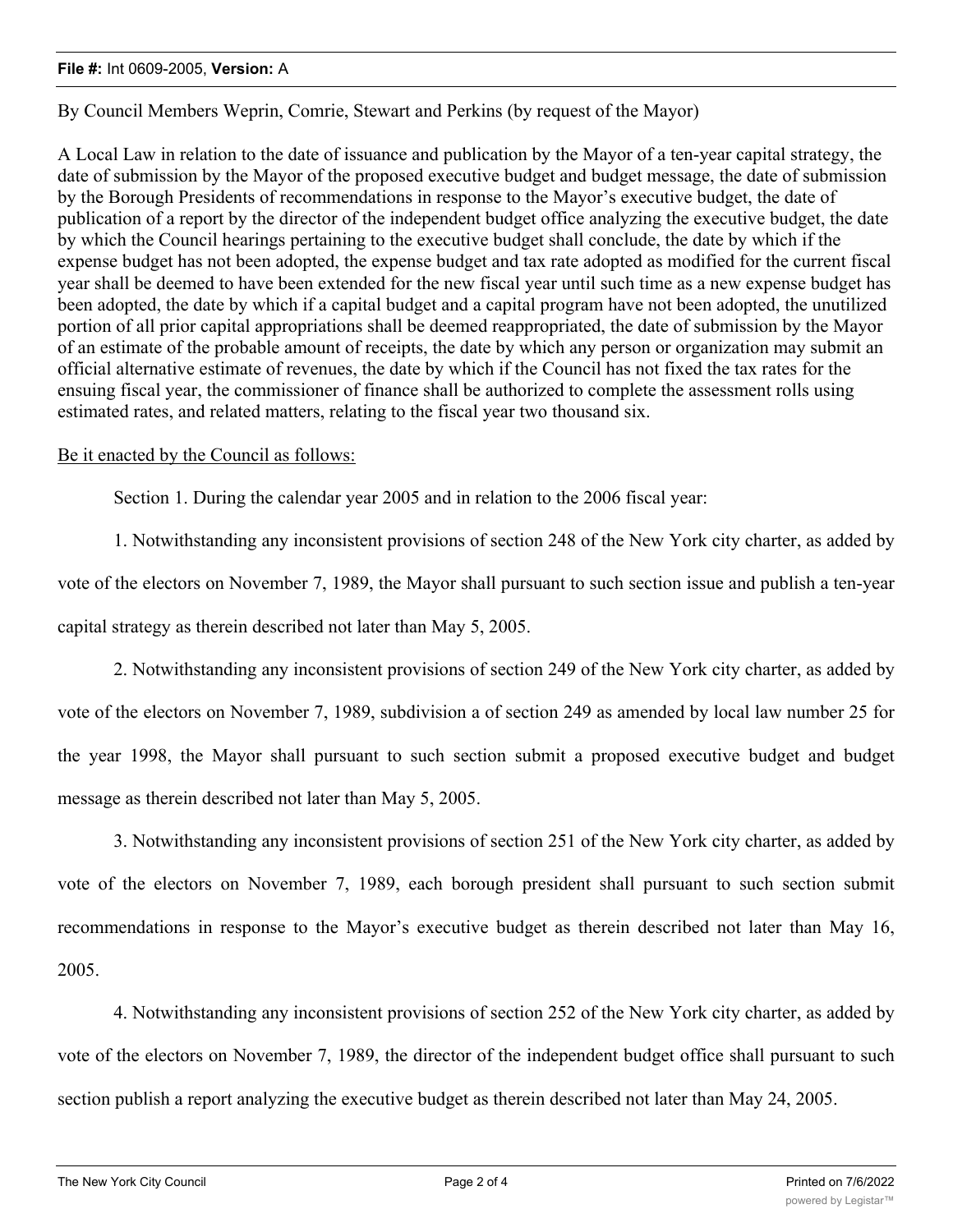## **File #:** Int 0609-2005, **Version:** A

5. Notwithstanding any inconsistent provisions of section 253 of the New York city charter, as added by vote of the electors on November 7, 1989, the Council shall pursuant to such section hold hearings on the executive budget as therein described which shall conclude by June 6, 2005.

6. Notwithstanding any inconsistent provisions of subdivision d of section 254 of the New York city charter, as added by vote of the electors on November 7, 1989, and subdivision b of section 1516 of the New York city charter, as amended by vote of the electors on November 7, 1989, if an expense budget has not been adopted by June 8, 2005 pursuant to subdivisions a and b of section 254 of the New York city charter, the expense budget and tax rate adopted as modified for the current fiscal year shall be deemed to have been extended for the new fiscal year until such time as a new expense budget has been adopted.

7. Notwithstanding any inconsistent provisions of subdivision e of section 254 of the New York city charter, as added by vote of the electors on November 7, 1989, if a capital budget and a capital program have not been adopted by June 8, 2005 pursuant to subdivisions a and b of such section, the unutilized portion of all prior capital appropriations shall be deemed reappropriated.

8. Notwithstanding any inconsistent provisions of subdivision a of section 1515 of the New York city charter, as amended by vote of the electors on November 7, 1989, the Mayor shall pursuant to such subdivision prepare and submit to the Council an estimate of the probable amount of receipts as therein described not later than June 8, 2005.

9. Notwithstanding any inconsistent provisions of subdivision d of section 1515 of the New York city charter, as added by vote of the electors on November 7, 1989, any person or organization may pursuant to such subdivision submit an official alternative estimate of revenues as described therein at any time prior to June 1, 2005.

10. Notwithstanding any inconsistent provisions of subdivision a of section 1516-a of the New York city charter, as amended by vote of the electors on November 7, 1989, if the Council has not fixed the tax rates for the ensuing fiscal year on or before June 8, 2005, the commissioner of finance shall pursuant to such